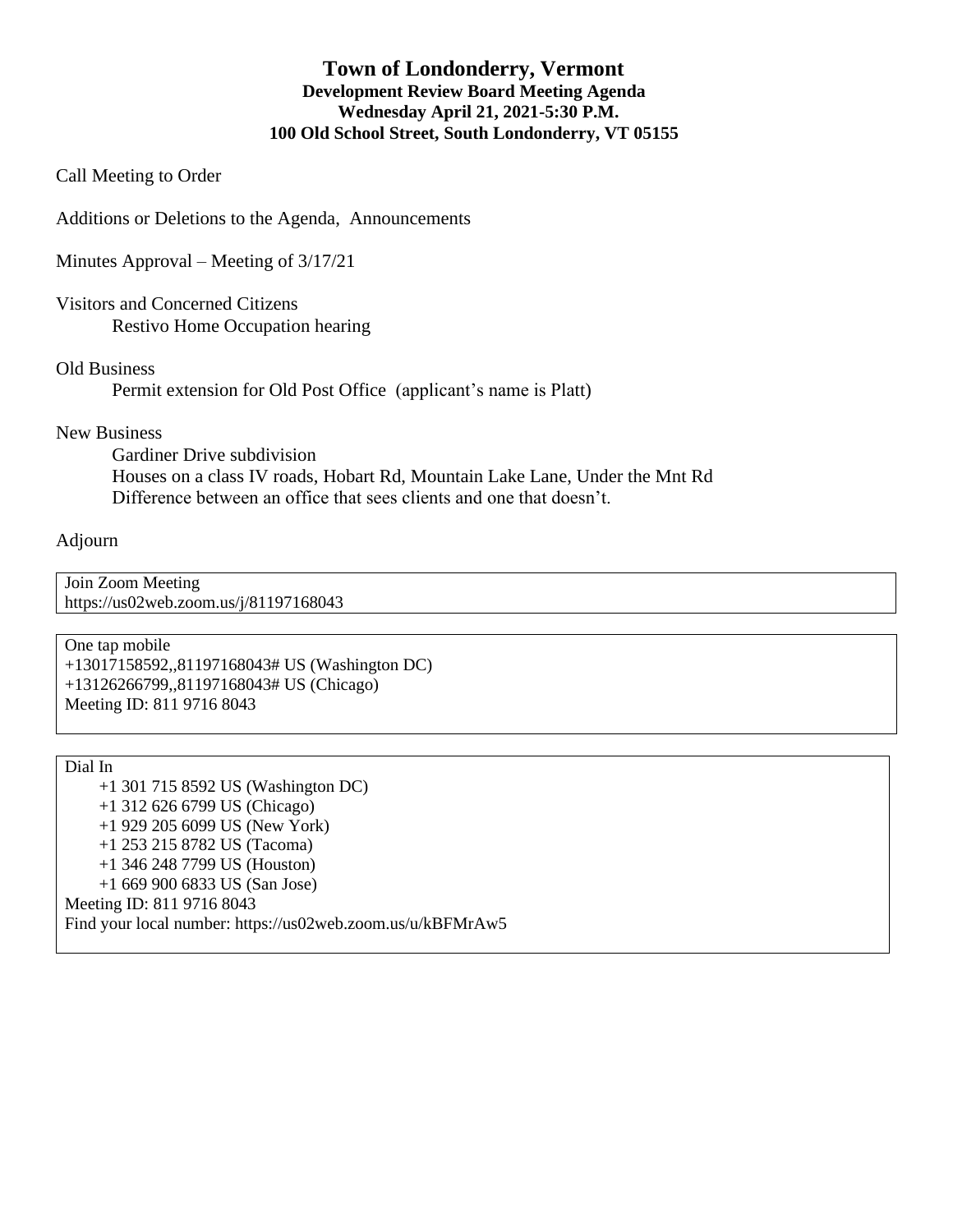# **Town of Londonderry, Development Review Board Meeting Minutes Wednesday 4/21/21 Twitchell Building - 100 Old School Street, South Londonderry, VT**

**Board Members Present**: Esther Fishman-Chair, Christopher Laselle, Denis Pinkernell, Paul Abraham, Bob Maisey

## **Board Members Absent:** Terry Hill

**Others in Attendance**: Stacy and Huzon Alexander abutters to an applicant's property, Jon Restivo, an applicant, Will Goodwin Zoning Administrator.

## **1. Call meeting to order**

Chair Esther Fishman called the meeting to order at 5:34 P.M.

## **2. Additions or deletions to the agenda**

Discussion of how DRB paperwork is displayed on the Londonderry web site.

## **3. Minutes Approval – Meeting of 3/17/21**

Minutes of 3/17/21 were approved with one correction-that Sharon Crossman was in attendance.

## **4. Old Business**

### **a. Platt Permit Extension**

Permit 2019-12 was originally issued 4/30/19 to Judith and Thomas Platt, for their property at 2152 N. Main St., Parcel I.D. 102016, the "Old Post Office". The work approved was delayed by a slow turn-around time from FEMA, and a principal contractor who had to stop work due to Covid 19 exposure. The board discussed how this application fit in with the organizations working to improve the beauty and functionality of the village. The technical details of permit extensions were discussed. **Paul Abraham moved the permit be extended for one year, Esther Fishman seconded. The motion passed unanimously.**

## **b. The Gardiner Drive PUD Subdivision**

Will Goodwin Z.A. spoke about receiving a request for a letter of zoning compliance for several lots on Gardiner Dr., a PUD subdivision that was started in the 80's, receive some approvals, but never finished. Mr. Goodwin said that he had spoken to Londonderry's town lawyer about how to write the Zoning Compliance Letter, and he was advised to share what had been filed, and what appeared to be missing.

### **c. Houses on Class IV roads**

The town received a permit for a house on a class IV road. The landowner already had an access permit, but the Zoning Administrator told the applicants that they would also need a conditional use permit to build on a class IV Rd. A discussion followed of the rules regarding building on class IV roads and private roads.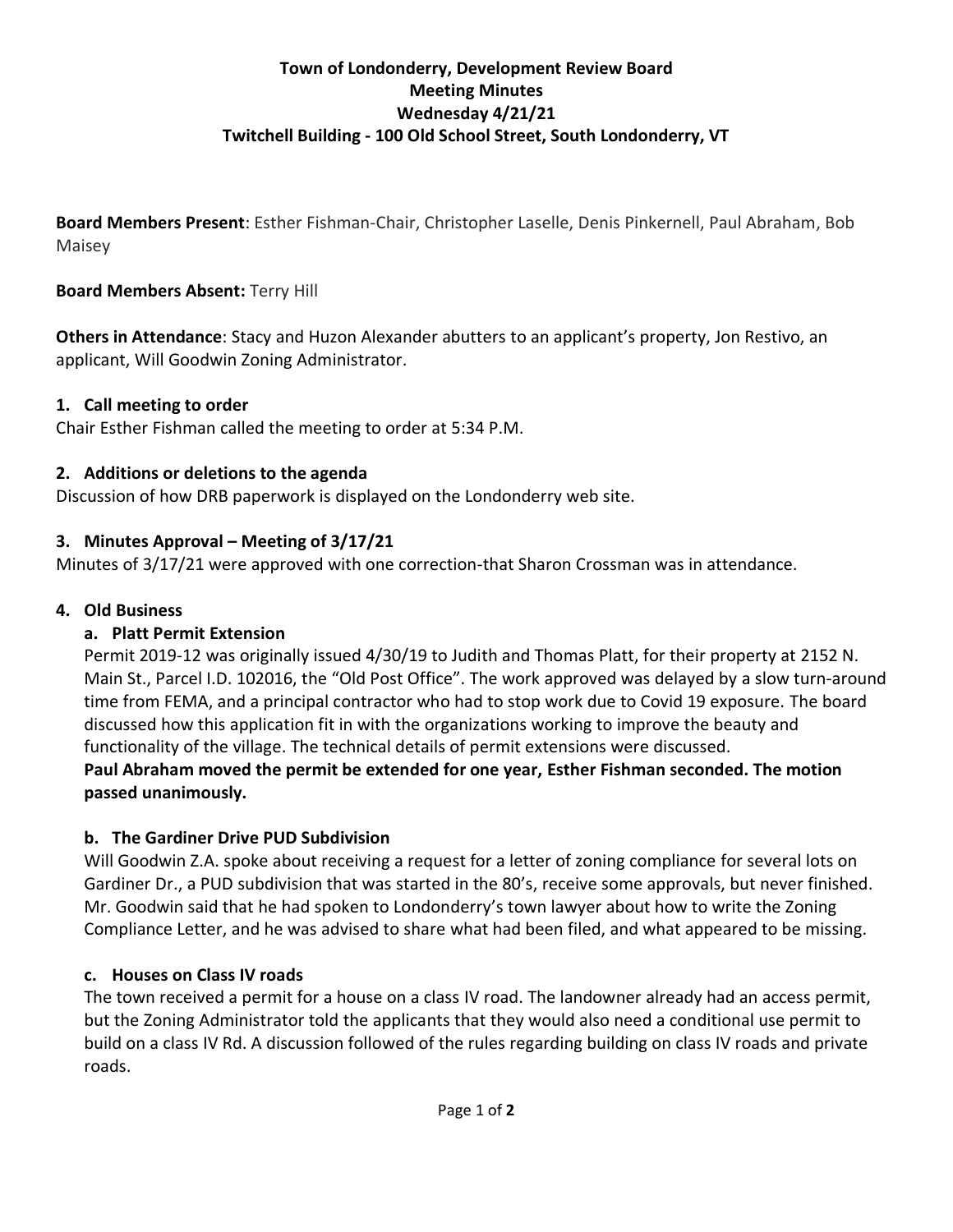# **Town of Londonderry, Development Review Board Meeting Minutes Wednesday 4/21/21 Twitchell Building - 100 Old School Street, South Londonderry, VT**

### **5. New Business**

### **a. Restivo Application for a home business**

Jon Restivo presented his application for a home business making candies and baked goods. The board and two abutters asked questions about wastewater permits, traffic (and other impacts on abutters, such as odors), waste disposal and the possibility of future expansion. A deliberative session was held later in the meeting. The board decided to make the submission of emails about the business' septic requirements be a condition of the permit.

## **6. Deliberative Session for the Restivo Application**

The board made the submission of emails about the business' septic requirements be a condition of the permit. There was discussion of the merits of the application.

# **Paul Abraham moved that the site plan be approved, Bob Maisey seconded. The motion passed unanimously.**

### **7. Adjourn**

The meeting was adjourned at 6:54 P.M.

The next regular meeting of the DRB is scheduled for 5/19/21.

Respectfully Submitted,

William Goodwin, Zoning Administrator

**Approved:**

\_\_\_\_\_\_\_\_\_\_\_\_\_\_\_\_\_\_\_\_\_\_\_\_\_\_\_\_\_\_\_\_\_\_\_\_\_\_\_\_\_\_\_\_\_\_ May 3, 2021

Esther Fishman Chair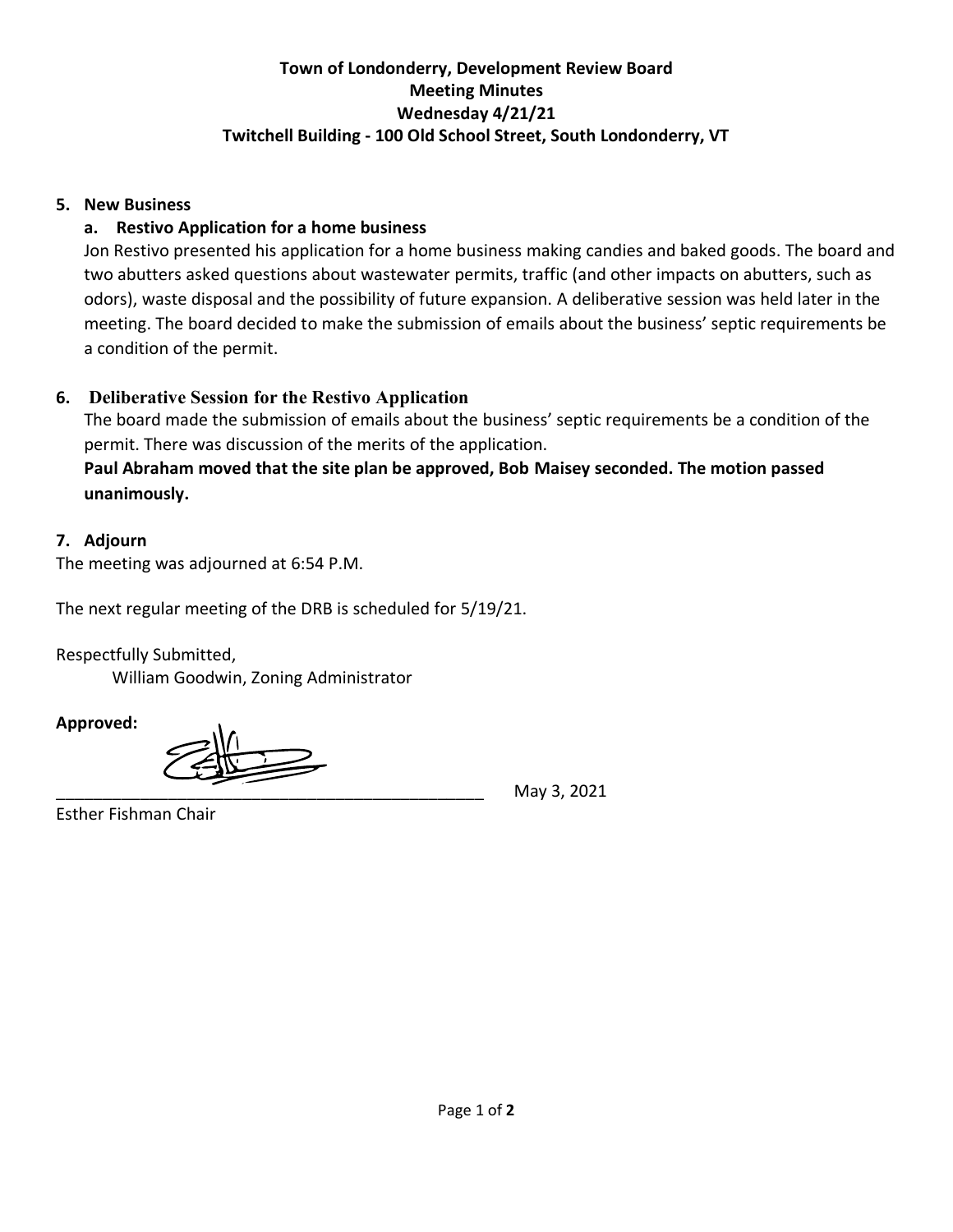#### **TOWN OF LONDONDERRY VT.**

**DEVELOPMENT REVIEW BOARD**

#### **Application for Site Plan Review, Findings and Decision**

Jon Restivo Permit Application No. 2021-8 469 Rt. 100 Parcel I.D.#: 104025

#### **INTRODUCTION AND PROCEDURAL HISTORY**

This proceeding involves review of an application for Site Plan review submitted by Jon Restivo under the Town of Londonderry Zoning Bylaw.

The application was received on 3/22/21.

A copy of the application is available at Londonderry Town Offices or by contacting the Zoning Administrator.

On 4/7/21, notice of a public hearing was published in the Vermont Journal.

On 3/23/2021 notice of a public hearing was posted at the following places:

- The municipal clerk's office.
- 4669 Rt. 100, the public-right-of-way most nearly adjacent to the property for which the application was made.
- The Londonderry and South Londonderry Post Offices.

On 3/23/21 a copy of the notice of a public hearing was mailed to the applicant.

On 3/23/21 a copy of the notice of public hearing was mailed to the owners of properties adjoining the property subject to the application (see attached).

The application was considered by the Development Review Board at a public hearing on 4/21/21.

The Development Review Board reviewed the application under the Town of Londonderry Zoning Bylaw, as amended December 2020.

Present at the hearing were the following members of the Development Review Board: Esther Fishman, Chair, Bob Maisey, Christopher Laselle, Denis Pinkernell, Paul Abraham

Also attending were Nash Lancaster, prospective board member, applicant Jon Restivo, Zoning Administrator Will Goodwin..

The following exhibits were submitted to the Development Review Board: An Application, a Site Plan worksheet, Site Plan sketch. After the hearing the applicant submitted paperwork pertaining to the D.E.C.'s approval of using the existing septic system for the home business.

These exhibits are available at: Londonderry Town Offices or by contacting the Zoning Administrator.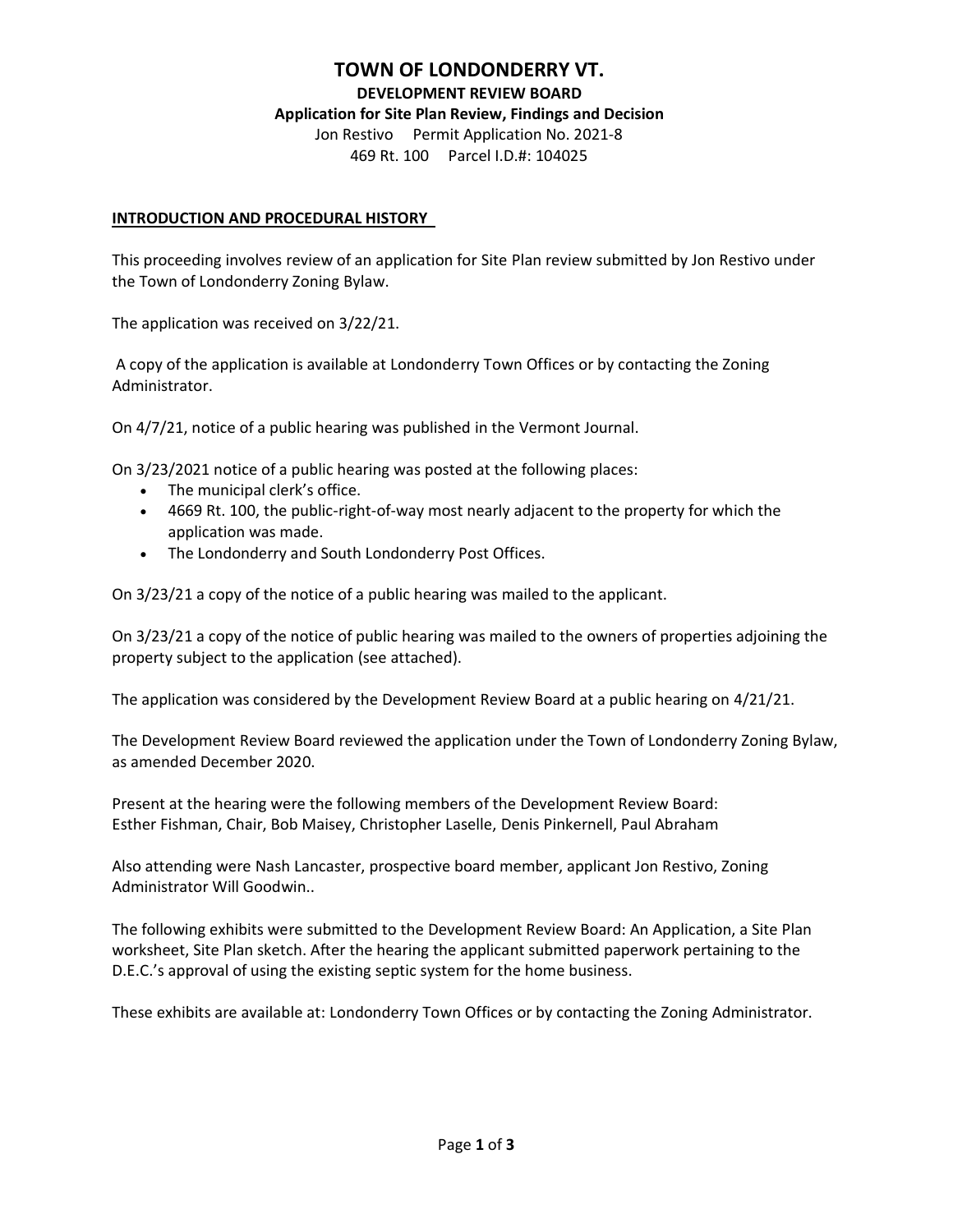#### **TOWN OF LONDONDERRY VT.**

**DEVELOPMENT REVIEW BOARD**

#### **Application for Site Plan Review, Findings and Decision**

Jon Restivo Permit Application No. 2021-8 469 Rt. 100 Parcel I.D.#: 104025

#### **FINDINGS**

Based on the application, testimony, exhibits, and other evidence the Development Review Board makes the following findings:

The applicant seeks a Site Plan review for a home business.

The subject property is a 151.5-acre parcel located at 4669Rt100 in the Town of Londonderry (tax map parcel no. 104025).

The property is in the R3 District as described on the Town of Londonderry Zoning Map on record at the Town of Londonderry municipal office and section 201 of the Zoning Bylaw.

Site Plan Approval is requested for a Home Occupation as that term is defined in section 309 of the Zoning Bylaw.

The application requires review under the following sections of the Town of Londonderry Zoning Bylaw: 309,414,504

The proposed business will employ only residents of the property, and no more than two non-resident employees.

It will only use a minor portion of the dwelling

There will be no exterior storage or display

There will be a de minimis increase in traffic

The state has approved using a septic system that served a second dwelling unit on the property becoming the septic system for the home business.

The property is very large, and the buildings are well setback from the boundaries, so the neighbors will not notice any changes, and the business will not violate any of the performance standards in section 414. No additional screening will be needed.

The location has been used for home-businesses in the past, and there is a lot of existing parking, and room for loading and unloading.

There are no plans to have the business open to the public.

If dumpsters are used will be screened by terrain. The applicant was advised about state laws regarding the disposal of food waste.

No commercial signs are planned.